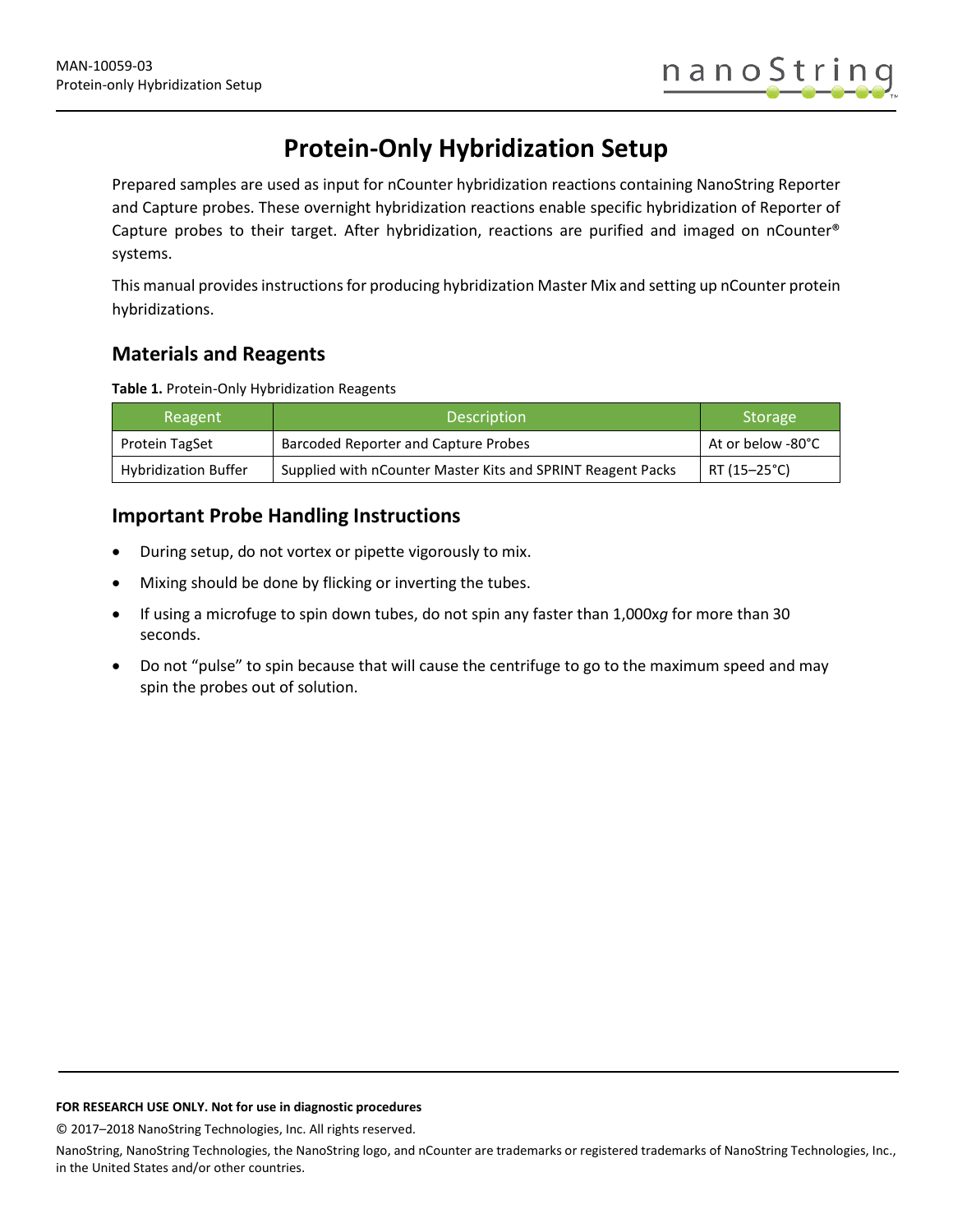### **Protein-only Hybridization Set Up**

**IMPORTANT:** Check the reagent labels before you begin to ensure the correct reagents are being utilized.

1. Pre-heat a thermal cycler to **65°C** with a heated lid at **70°C**.

**NOTE:** A thermal cycler with a heated lid is required for this protocol. NanoString recommends a thermal cycler with a programmable heated lid. Models without programmable lids may reach a high temperature that causes tubes to melt or deform during extended or overnight hybridization times, and if used, should be set to ensure that the heated lid does not exceed 110°C.

- 2. Remove Protein TagSet from the freezer and thaw at room temperature. Invert or flick the tubes several times to mix well and briefly spin down reagents.
- 3. Create a hybridization master mix by adding the following reagents to the tube containing the protein TagSet.

| Component                   | TagSet Master Mix (µL) | Per Reaction (µL) |
|-----------------------------|------------------------|-------------------|
| Protein TagSet              | In tube $(28)$         |                   |
| <b>Hybridization Buffer</b> | 70                     |                   |
| <b>RNase-free Water</b>     | 98                     |                   |
| <b>Total Volume</b>         | 196                    | 14                |

Table 2. Protein TagSet Master Mix for one nCounter assay (12 reactions per nCounter assay)

- 4. Flick or invert the tubes repeatedly to mix then briefly spin down the master mixes.
- 5. Label a 12-tube PCR hybridization strip. If necessary, ensure the strip will fit in a microfuge or picofuge by cutting both the strip tube and its lid in half prior to setting up the reactions, taking care not to crack the tubes.
- 6. Dilute (if necessary) and denature prepared protein lysate (from [Protein Processing](https://www.nanostring.com/download_file/view/865/3778) for Lysate [Samples, MAN-10054\)](https://www.nanostring.com/download_file/view/865/3778):
	- a. For protein samples from FFPE, dilute the lysate 1:5 in Buffer T.

**NOTE:** This dilution is necessary to prevent saturation of the nCounter assay cartridge. The optimal dilution may vary depending on tissue type and size. Save the remaining undiluted sample at -80°C to re-run the assay if adjustments are to be made.

- b. Denature at 95°C for 5 min in a thermocycler with a heated lid at 100°C.
- c. Snap cool on ice, ice water, or quickly ramp the thermocycler to 4°C.
- d. If using nCounter SPRINT system, further dilute the denatured sample with an equal amount of nuclease-free water. A 1  $\mu$ L aliquot of this sample is required per hybridization reaction. Additional dilution is not required with the MAX or FLEX analysis systems.
- e. Spin briefly, vortex, and spin briefly again to ensure a homogenous mixture.